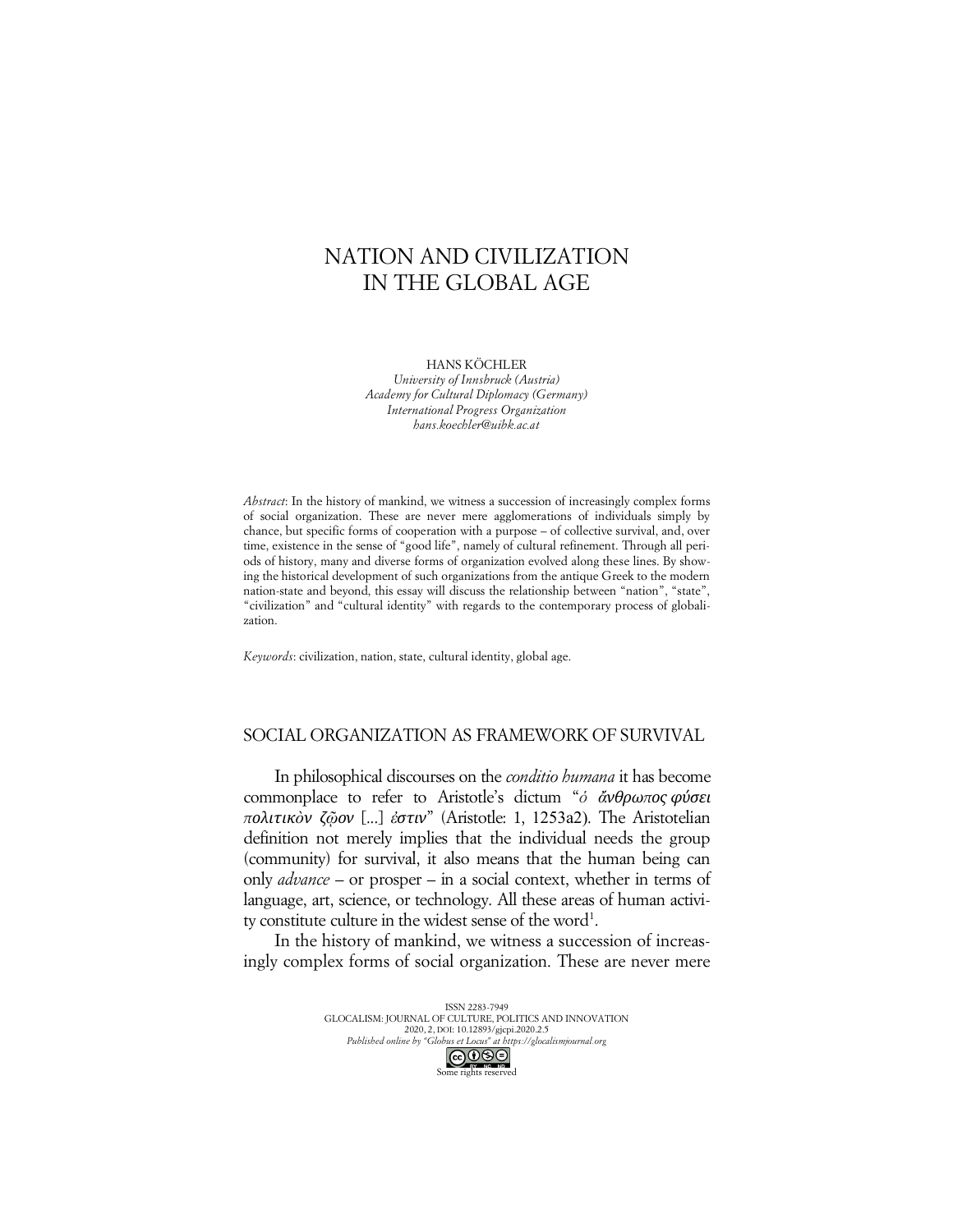agglomerations of individuals simply by chance, but specific forms of cooperation with a purpose – of collective survival, and, over time, existence in the sense of "good life", namely of cultural refinement. Ultimately, one might say, life is all about selfrealization in a community, by using synergy effects through a division of tasks – an organization of labour – in different groups and networks. Through all periods of history, many and diverse forms of organization evolved along these lines. One of the main constants in the development of society has indeed been an increase in complexity.

If we look at the "classical" form of social organization in antiquity, the Greek city-state (*πόλις*), we can identify the basic concept that shaped historical discourses on the state in the Western world: *πολιτεία* (*civitas*) as community of citizens. In the ancient era of the city-state, this meant, first of all, homogeneity in terms of ethnicity and culture in each *πόλις*. Furthermore, it signified a need for cooperation among a multitude of such entities, to face external challenges in particular. In that period of antiquity, the basic issue was the relation with the Persian Empire. Cooperation dictated by necessity, in order to face an existential threat, resulted in an awareness among those *πόλεις*, those communities of citizens, of a wider Greek community, a togetherness that was enabled and shaped by a common language, in spite of the many and diverse Greek dialects. One might say that, long before the idea of "nation" emerged in Europe, there was a kind of national "awakening" in this particular historical constellation<sup>2</sup>.

Greek identity gradually evolved toward what we nowadays identify as "Hellenistic civilization"3 . To a considerable extent, it was the result of the imperial conquests of Alexander the Great. In the wake of Alexander, the Greek language did reach a large area of the then-known world. In the Hellenistic period, after Alexander, Greek indeed became the *κοινὴ γλῶσσα* (common language)4 , the *lingua franca* all through the later Roman and early Byzantine Empire, in a vast region covering the Mediterranean and the Middle East. The common language was a decisive factor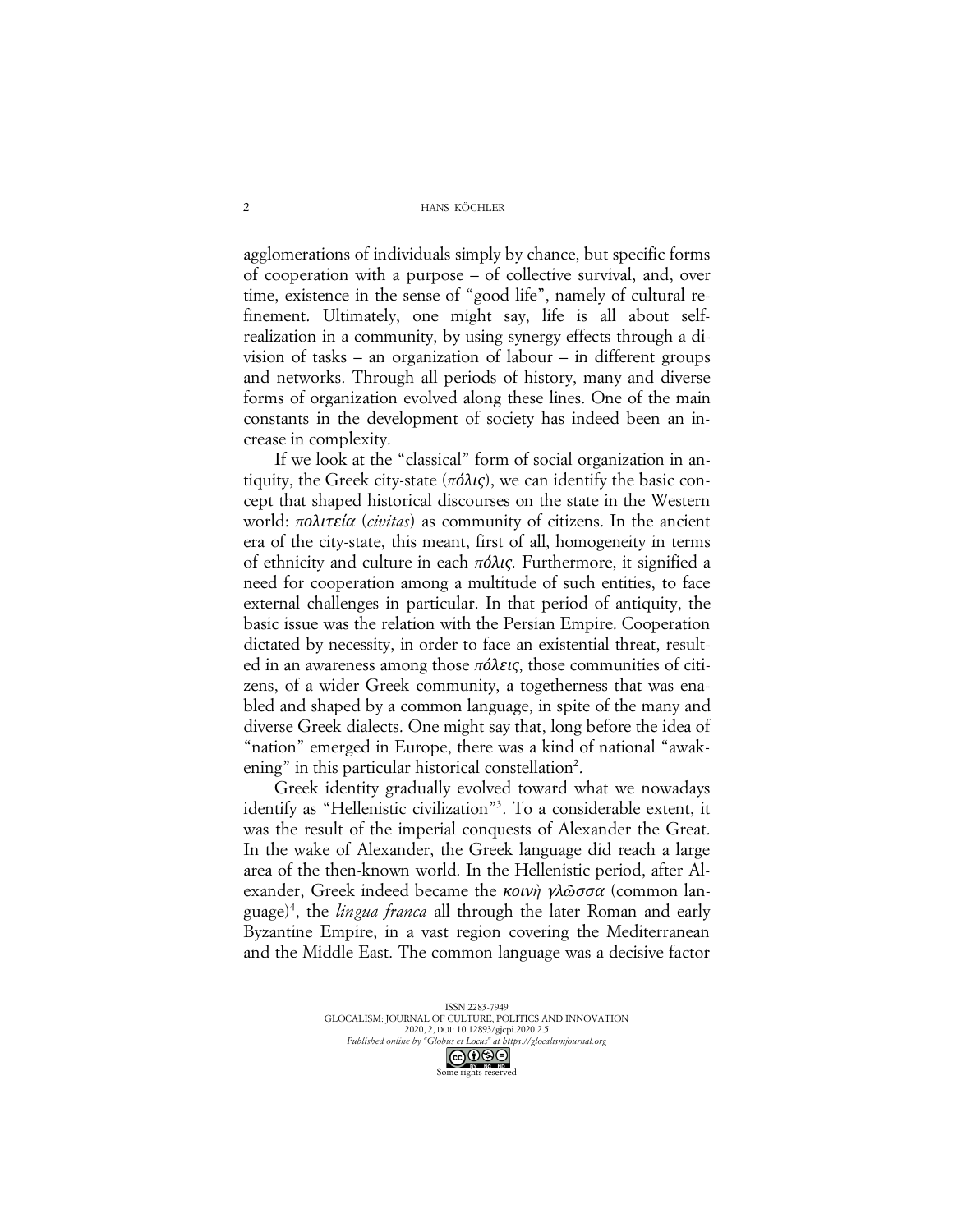in the development of the ancient Christian world that later became identified with Western civilization.

In this historical context, "civilization" must not be confused with "nation". Greek civilization did comprise diverse cultural traditions and political entities. There was a form of multi-cultural and multi-ethnic co-existence in a "life-world" (if I may borrow from Husserl's philosophy)<sup>5</sup>, shaped by Greek civilization essentially on the basis of the language. One might also speak of a kind of ancient "Greek Commonwealth", but in a civilizational, not a narrow legal-political sense.

The situation was similar to later constellations under the Roman Empire and subsequently in the Middle Ages, when Latin became the *lingua franca*, particularly in the scholarly and legal fields. As was the case with Greek in the Hellenistic period, the language of the Romans was the dominant one due to imperial conquest. This aspect can be metaphorically highlighted in a Latin phrase that historians coined much later: *lingua Latina omnia vincit*. The language prevailed over so many local idioms also because the Roman Empire was victorious. It would be disingenuous to deny that there always has existed a connection between power and civilization.

As in the earlier Hellenistic period, it was the Roman civilization, influenced by the earlier Greek synthesis – or perception – of the world, that, in the form of the Latin language, exerted decisive influence in a vast geographic space. Again, in this case too, the dynamic was not in any way related to something we nowadays would describe as "nation". It was about a multitude of distinct ethnic and linguistic communities that existed at that time and in that particular area, and whose life-world – or conception of reality – was shaped and refined by the Latin language. In the Middle Ages, this influence continued in the Christian framework, which was essentially formulated and developed in the conceptual system of Greco-Roman civilization. It is indeed the Greco-Roman world that provided the *λόγος*, the basic notions and concepts in terms of metaphysics and science, for the Christian world view.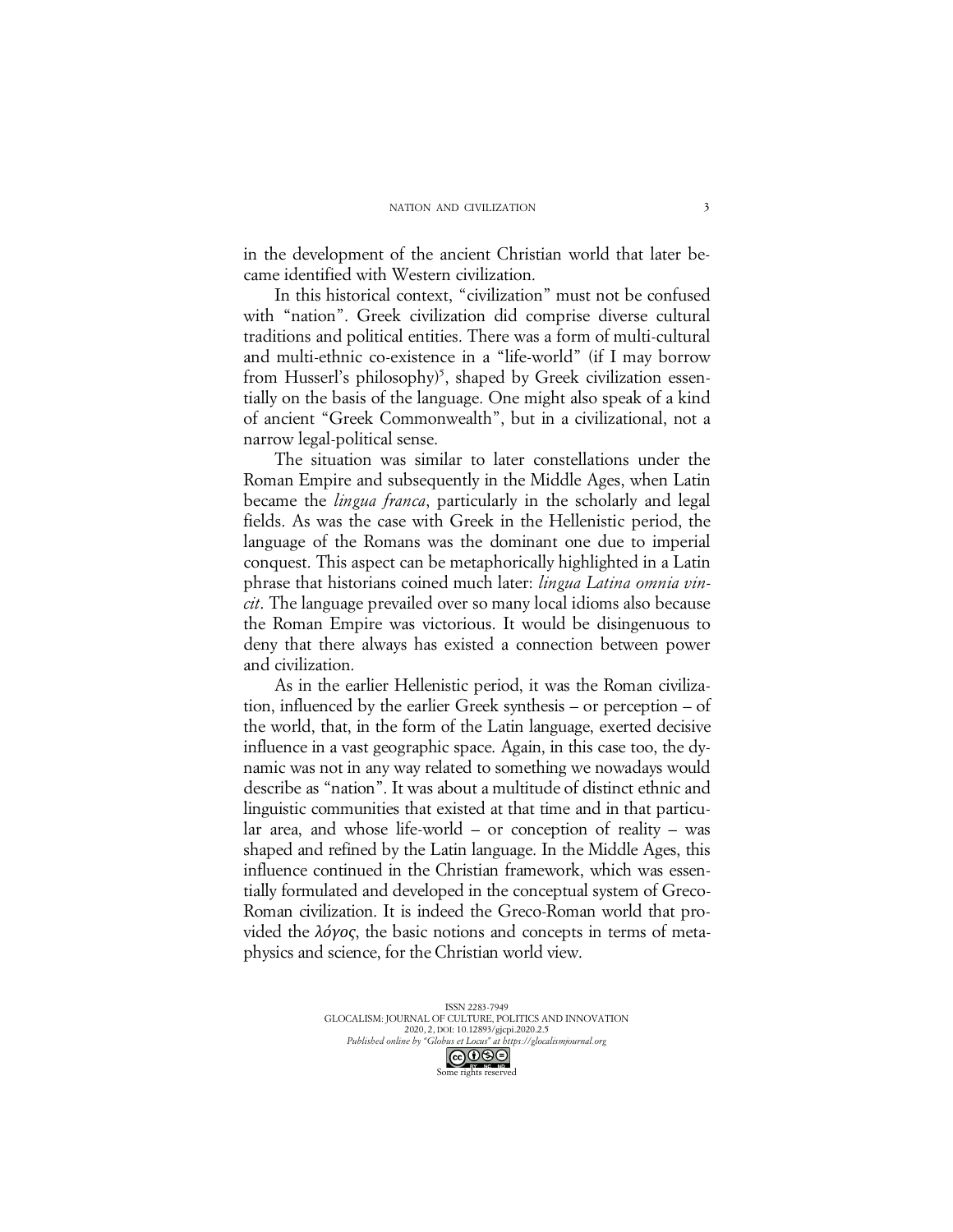The role of the Latin language not only in Christian theology, but also philosophy and science, is undeniable. For us in the West, in Europe and the United States, it certainly makes sense to teach ancient Greek and Latin as part of the curriculum of higher education. In my opinion, abandoning it – in the United States and, later, also in many European countries – was a big mistake. It has meant a substantial loss of historical memory and led to an increasing alienation from our cultural roots because it has deprived us of essential hermeneutical skills<sup>6</sup>.

### NATION SUCCEEDS CIVILIZATION

After a period of several centuries, the overarching civilizational unity (earlier Greek, later Latin), which I have just described, gradually receded into history. It was transformed into a multitude of increasingly assertive cultural communities that were essentially defined by language. It is to be noted that this transformation was not about cultural diversity as such. Diversity was an established fact in the commonwealth of the Latin world. The process was about organizational and political self-assertion of the different cultures that had existed under one civilizational roof, that of the Latin world. The evolution towards the modern nation-state – that, in the 19<sup>th</sup> century, succeeded the imperial order of the Holy Roman Empire in Europe – has been precisely described and analyzed by Benedict Anderson in his opus magnum (Anderson [1983] 2006).

In an cursory analysis of this development, three factors come to mind: *a*) The emergence of vernacular languages as crystallizing points of the life-worlds of many distinct communities that had, through the centuries, relied on Latin as the language of reference: It cannot be denied that up to the present day many of these thenvernacular languages are deeply embedded in a Latin framework in terms of vocabulary and grammar, with Italian being the closest to the Latin roots. *b*) The rapid development of scientific research in the course of the European Renaissance: one of the most conse-

> ISSN 2283-7949 GLOCALISM: JOURNAL OF CULTURE, POLITICS AND INNOVATION 2020, 2, DOI: 10.12893/gjcpi.2020.2.5 *Published online by "Globus et Locus" at https://glocalismjournal.org* Some rights reserved

4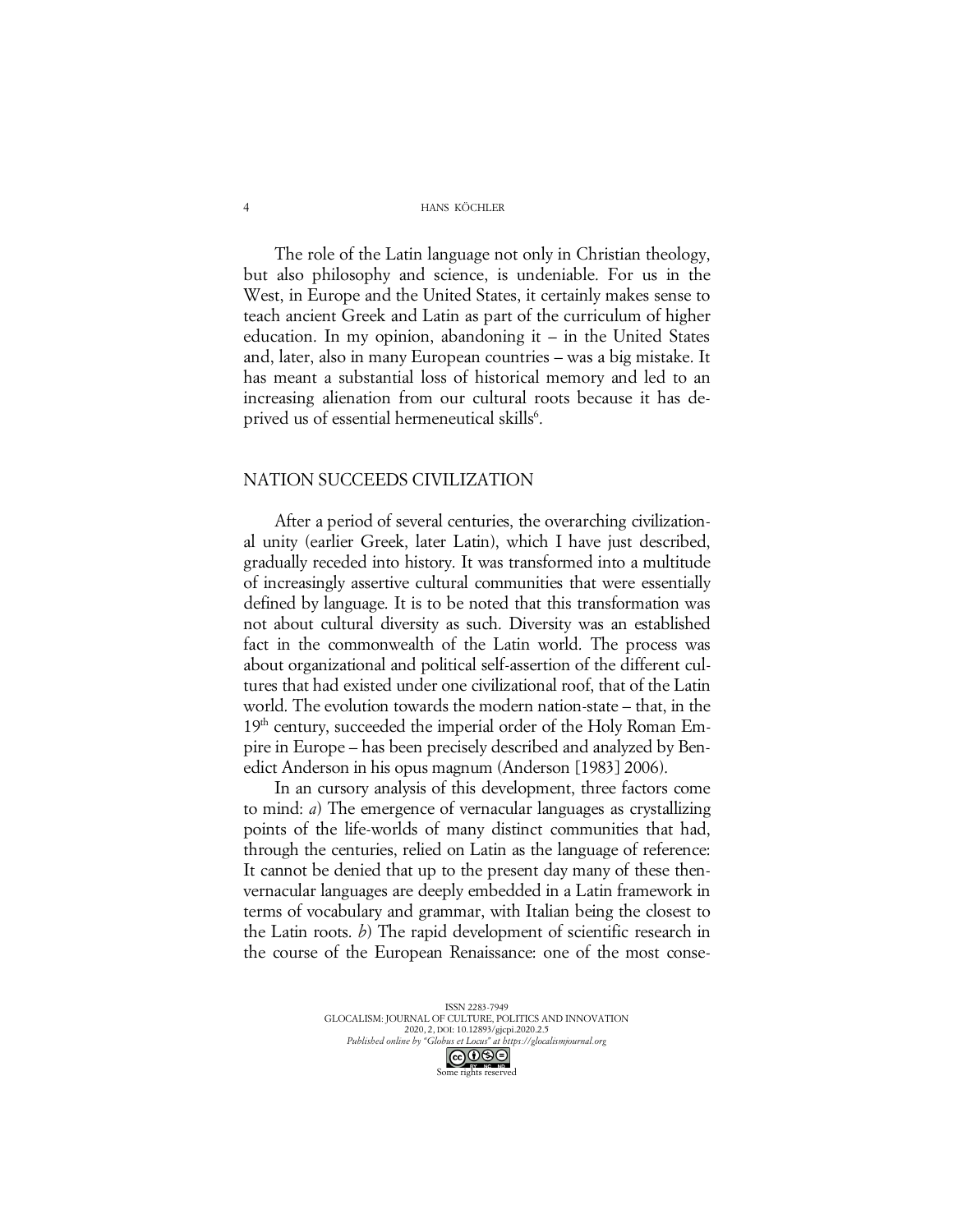#### NATION AND CIVILIZATION

quential aspects of technical development in this era was the invention of the printing press, which suddenly made possible the largescale distribution of texts in the vernacular languages. To a considerable, though often neglected, extent the "rebirth" of European civilization was the result of the encounter of the medieval Christian world with the Arab-Islamic civilization in Andalusia, which acted as catalyst – and, above all, conveyor of Europe's forgotten ancient Greek heritage (Assad, Zbinden 1960; Montgomery Watt 2004). *c*) A further factor, which is important in terms of the transformation towards nation and nation-state, is the emancipation from absolutist rule that for centuries had drawn its legitimation from what we describe in German with the term "*Gottesgnadentum*" – a doctrine that emphasizes the "divine right of Kings", or, more precisely in Latin, "*potestas Dei gratia*". This metaphysical justification of absolute rule was increasingly challenged with the arrival of Enlightenment in the course of the 18<sup>th</sup> century.

Accordingly, the emergence of the concept of the nation was intrinsically linked with the idea of sovereignty in the legal and political sense (Köchler 2013) as opposed to subordination of the people (individuals), as mere subjects, to the power of an absolute ruler who represents the divine will and order. In this regard, one may describe "nation" as a community of people sharing a cultural heritage that is essentially expressed in their language. Organizing their life and social relations in a state (nation-state), they distinguish themselves from other such communities. Alluding to the etymology of the Latin term "*de-finitio*", one can characterize this as a process of self-definition where the community "draws the border", or delimits its sovereign realm, vis-à-vis other such communities, also organized as states.

Similarly, Benedict Anderson, in his analysis of the origins of nationalism, characterizes nations as socially constructed (Anderson [1983] 2006: 39). He highlights the fact that people imagine themselves as co-existing with a number of equals (in terms of language and culture), most of whom they do not know personally. In our interpretation, the aspect of imagined community – or socially con-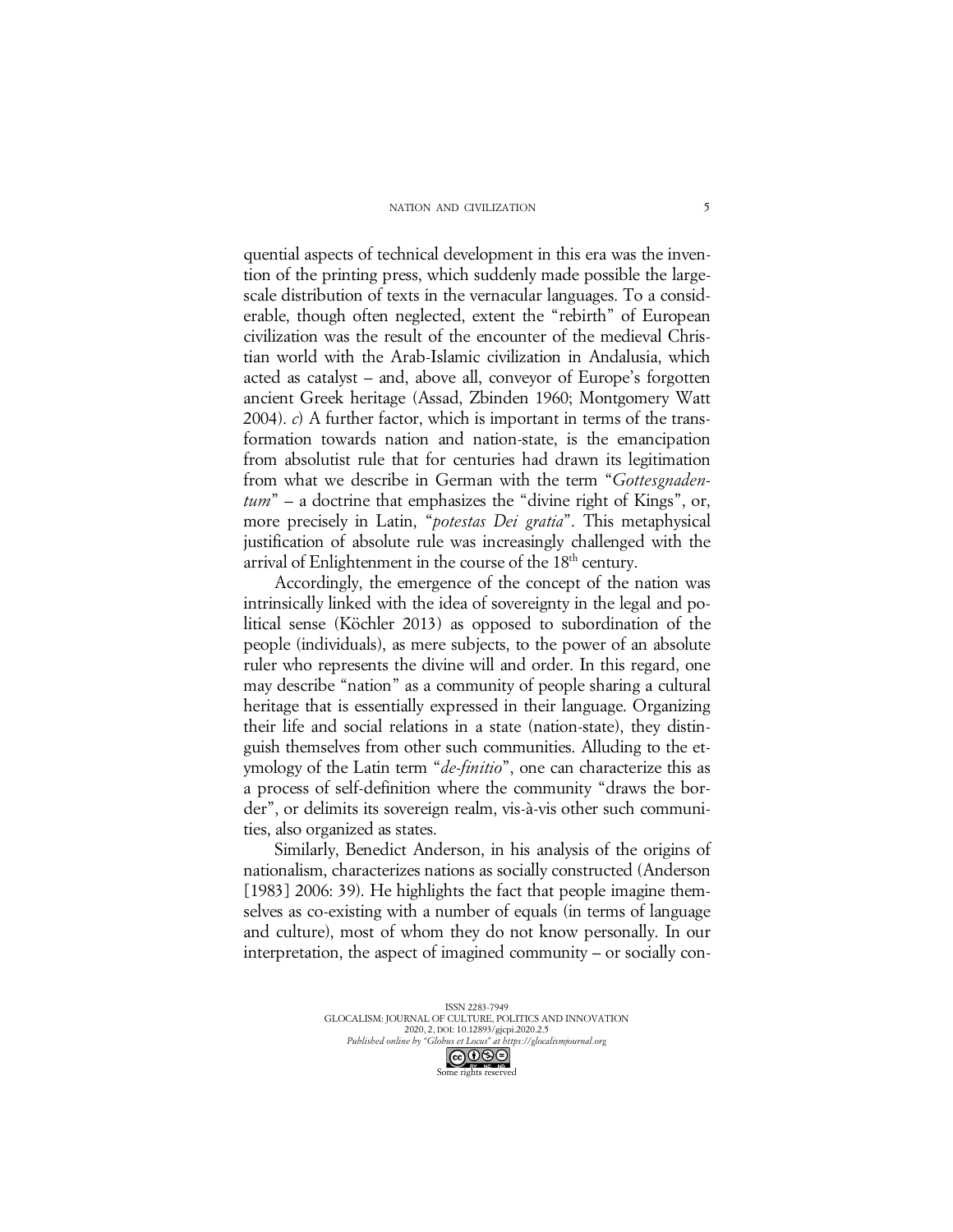structed identity – also applies to the concept of "popular will" in the modern theory of democratic representation (which has been adopted as quasi-official state doctrine in most of the Western world) (Köchler 1985). In a different theoretical setting (namely of idealistic essentialism), the notions of "*Volksganzheit*" (totality of the people) and, linked to it, "*Volkswille*" (popular will) were emphasized – in the period between the wars – in the state theory of Carl Schmitt ([1928] 1983) and Gerhard Leibholz (1929, 1966)7 (who served as Judge at Germany's Constitutional Court after World War II).

As there is no such thing as "popular will" or "totality of the people" as an empirical reality, the construct of "representation" (*re-praesentatio*: literally, "again making present what is absent") serves an essential purpose. The underlying issue is how to legitimize the exercise of power in the context of modern democracy. The respective office-holder – whether member of the executive or legislative branch – is seen to "represent", and act on behalf of, the totality of the people, which is never physically present as such. This constructivist understanding of "nation" as a legal and political entity is necessarily based on the paradigm of *homogeneity*. The sovereign state is seen as unique form of organization of a particular nation in the sense of *Kulturnation*<sup>8</sup> *,* i.e. as a community that has existed under one civilizational roof, so to speak, over an extended period of time. In this constructivist context, cultural diversity is not a fact within a particular nation, but exclusively between nations. It relates to the simultaneous existence of a multitude of such culturally homogenous nations as sovereign entities.

The concept of the nation-state, modeled on representation, has become the foundation of modern international law as a system of rules that govern relations between a multitude of sovereign actors on the basis of non-interference. This was also one of the essential elements – or achievements – of the Peace of Westphalia of 1648. The aspect of homogeneity is evident in one of the Westphalian Treaties' basic peace-making principles, *cuius regio, eius religio* ("whose realm, his religion") 9 . Diversity is relegated to the inter-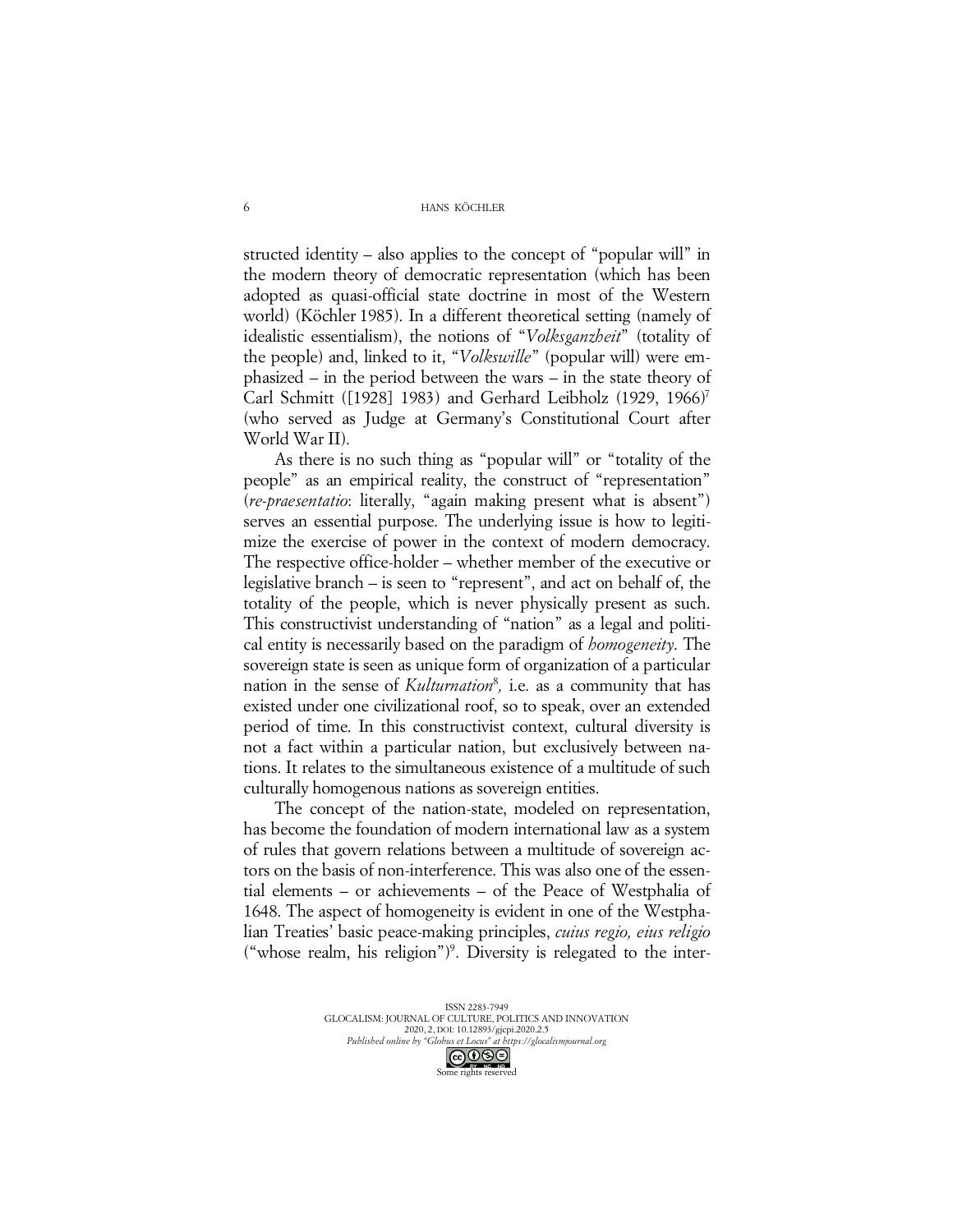national realm. This was how, after the Thirty Years War, the antagonists thought they could achieve durable peace, in an era that was characterized by religious disputes: as system of co-existence among sovereign nations. However, nationalism in the sense of an excessive emotional identification with one's own nation, existing as one unified state, also proved to be a risk to a stable order. The feeling of national belonging – what Anderson calls "deep horizontal comradeship"10 – was the fuel of many inter-state conflicts, including the world wars of the last century.

## DISENTANGLEMENT OF NATION AND STATE

The modern understanding of the sovereign state as "nationstate" gradually changed with the further rapid development of technology and the massive wave of globalization in the  $20<sup>th</sup>$  century. In a structurally similar way to the paradigm change that resulted, *inter alia*, from the earlier separation of church and state (i.e. the end of "divine rule", *potestas Dei gratia*)<sup>11</sup>, the separation of nation and state heralded a new conceptual framework of political organization. This has meant an understanding of the sovereign state as community of citizens (*πολίτες*, *cives* [plural]), organized by law, whereby the respective community may consist of individuals with different "national"<sup>12</sup> identities in terms of culture, language and ethnicity. Accordingly, it is important to distinguish between a uniform nation-state and a diverse "multicultural community state"13. There exists a lot of confusion about the concepts of "state" and "nation". The terms have become synonymous in modern English (particularly American) terminology<sup>14</sup>. (However, a certain differentiation was made between the notions in some of history's multi-ethnic and multicultural empires such as the Habsburg Monarchy<sup>15</sup>.

The development towards this conceptual distinction is essentially owed to economic interests, initially in the context of colonization and, subsequently, in the  $20<sup>th</sup>$  century, of globalization. The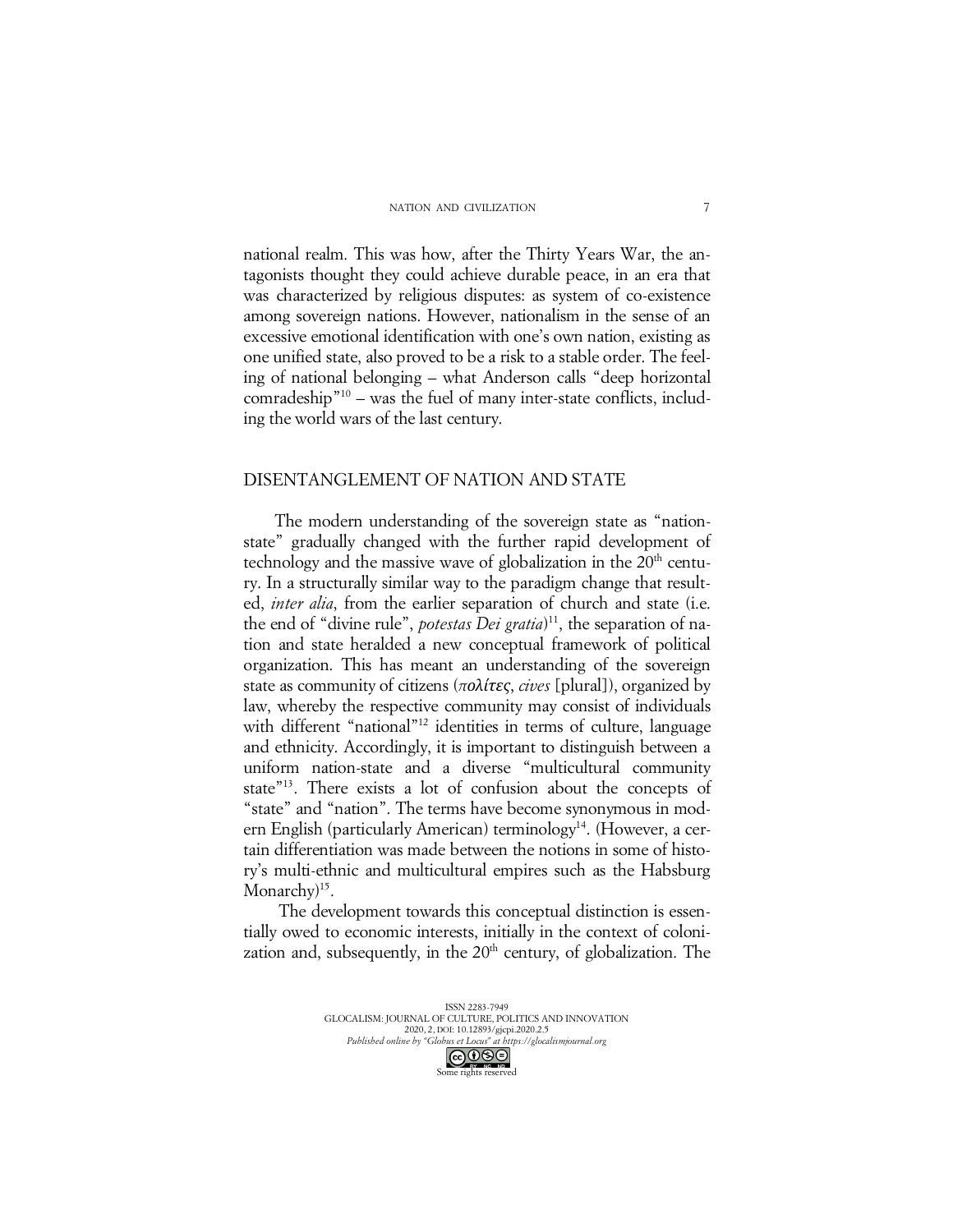dynamic of worldwide economic exchange, powered by rapid technological advances, created new social realities and, accordingly, organizational necessities. These have been most obvious in numerous free-trade regimes and particularly in the enormous increase of labor migration in the industrialized world. Again, as with the earlier emergence of the nation-state, a leap in technology triggered the change towards a post-nation-state reality.

This has not meant the end of the sovereign state as such. The state, whether uniform or diverse in its demographic composition, will always be the focal point of the exercise of popular will at the domestic and global level. Under the circumstances of today, the meaning of "nation-state" is more appropriately expressed in the concept of the "sovereign state" (Köchler 2013).

Especially since the second half of the  $20<sup>th</sup>$  century, after World War II, the erosion of the traditional state system has appeared to become irreversible. Previously culturally homogenous nation-states have gradually become culturally diverse. The new status quo has meant the presence of ever larger communities with different "national" (ethnic, cultural) identities on the territory of the same state. A case in point is the steady increase of the Turkish migrant population in Germany since the 1960s<sup>16</sup>. Under these circumstances, social stability – and the viability of the constitutional and political order – can only be ensured if a clear distinction is made between nationality (in the sense of cultural identity, i.e. *Kulturnation*) and citizenship (defining the general legal status of a person on the territory of a given state). In regard to the immigrant population, this also requires a precise distinction between assimilation (to the prevalent culture) and integration (into the state system, as citizen) $17$ .

Undoubtedly and undeniably, the separation of the notions of nationality and citizenship changes the perception of the state – and of the position of the individual in the state – in a basic sense. It also implies a new understanding of "community" at different levels of identification: A person may be member of a cultural group (national minority), which, in turn, is constituent part of the state community of citizens – whereby the latter is neutral not only vis-à-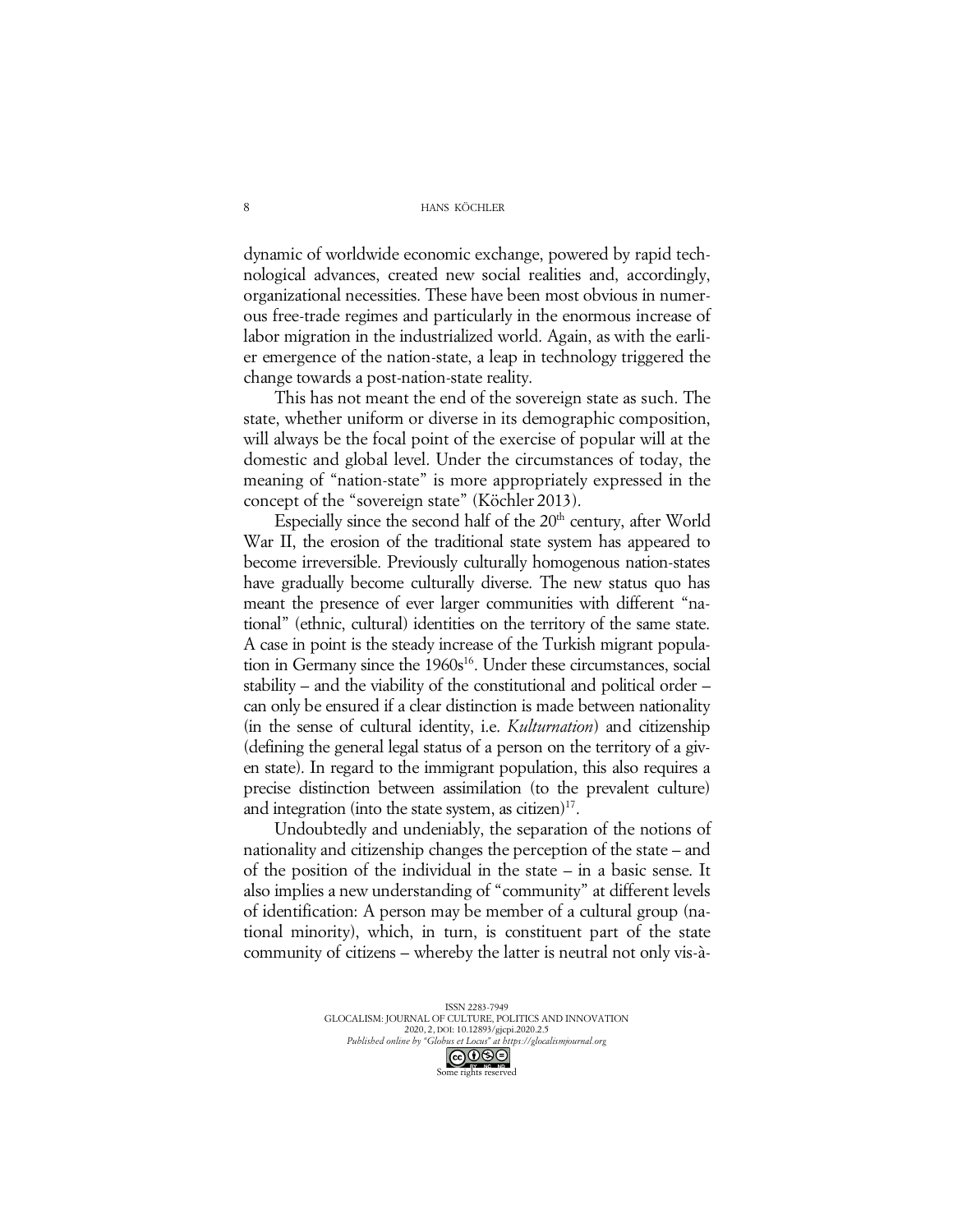vis religious identity, but also nationality. The distinction between *cultural identity* (as member of a nationality, national group) and political-legal identity or affiliation (as citizen of a sovereign state) is absolutely essential for the modern understanding of the rule of law (*Rechtsstaat*). Again, similarly to the equivocation of "nation" and "state"<sup>18</sup>, there is a problem with modern English (American) terminology where, unlike as e.g. in German, "nationality" and "citizenship" are used synonymously<sup>19</sup>.

In the face of the increasingly multicultural realities of today and at all levels (local, regional and global), doing away with the ambiguity of these concepts and separating "nation" and "state" will make peaceful co-existence easier. This will allow that no one is artificially subjected to an identity that is not his/her own – while all enjoy equal rights as citizens of the state. In this sense, the state embodies the sovereign status of *all* its citizens – as ("nationally" neutral) commonwealth of citizens. This also implies that no one will be forced under a yoke of "nationhood" in the sense of *Kulturnation*<sup>20</sup>. State citizenship is one and the same for all, irrespective of each citizen's distinct cultural (national) identity. This is also what respect for diversity means in conformity with the modern interpretation of human rights.

In such a constitutional framework, the risk of *ghettoization*  (of national groups as so-called sub-cultures) is relatively minor in comparison with social tensions and political instability in a context where everyone is expected to assume an imaginary, not merely imagined, national identity that may not be his/her own, but is based on a totally different cultural narrative or history.

# TRANSFORMATION OF CULTURAL IDENTITY IN THE GLOBAL CONTEXT: THE VIRTUAL NATION

What does the "disentanglement" of nation and state mean in today's global era? Distinct national identities realize themselves in an "open space" within and beyond the confines of the tradi-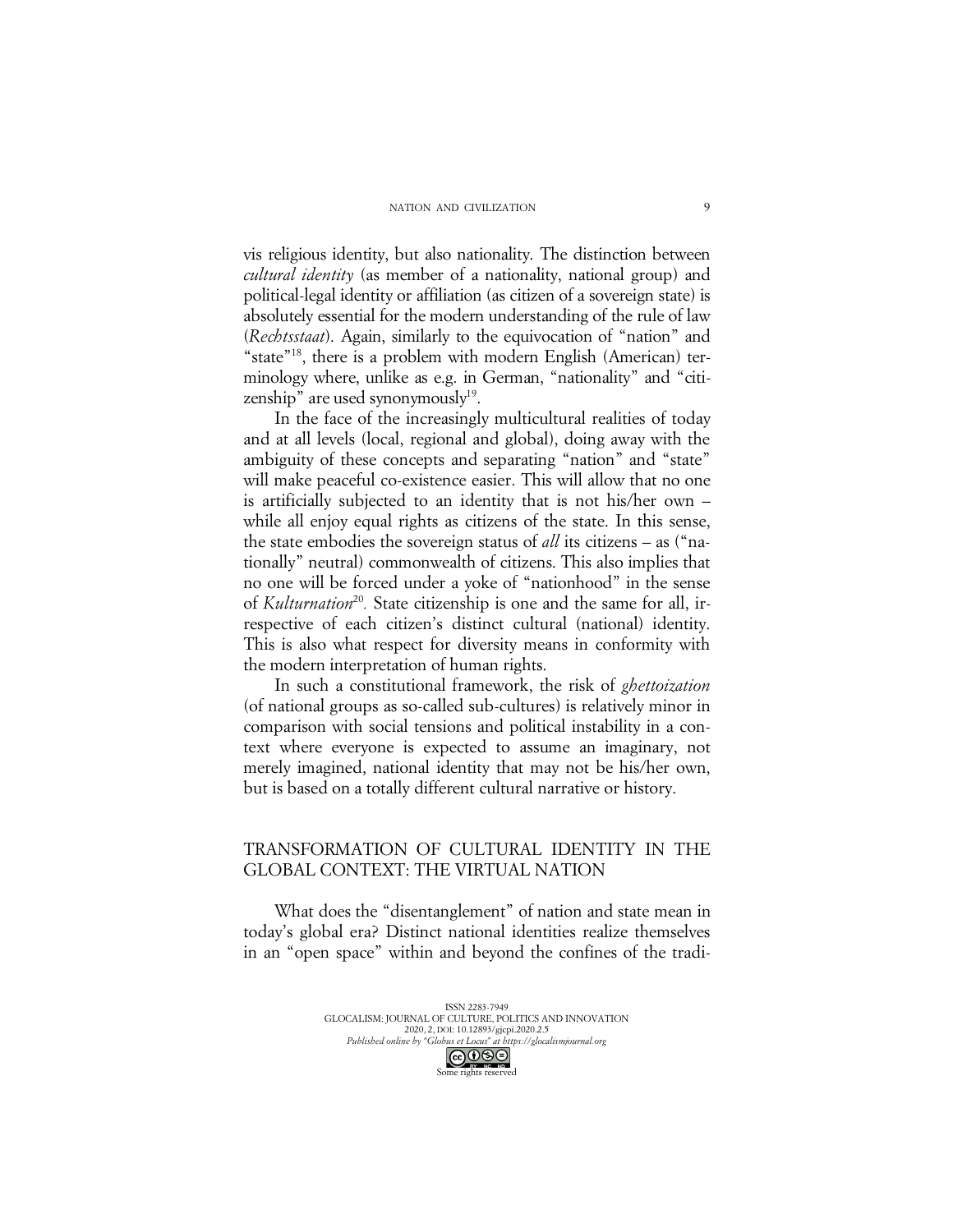tional nation-state. This relates to: *a*) the multicultural reality at the intra-state (domestic) level (in terms of interaction between different cultural communities [nationalities] as constituent parts of the respective polity and on the basis of equality and mutuality), and *b*) the multicultural reality at the inter-state, and ultimately global, level. This dynamic reality is the result of: *i*) constant exposure of each community to influences from the entire globe (not only from within the particular state or region where the community is situated) and *ii*) the interlinking of groups with the same cultural (national) identity in other sovereign states. This is the specific trans-national<sup>21</sup> dimension of today's multicultural reality.

The developments described here are heralding the emergence of the virtual nation at the global level. "Nation" is not anymore exclusively defined on the basis of territoriality. A community's identity is shaped by constant interaction and competition with other national identities beyond borders. Similar to earlier historical developments, the dynamic of this interaction and interdependence is greatly intensified, or enhanced, due to technological developments, in particular in the field of information and communication. Unlike in the era of the classical nation-state where communities were largely shielded from outside influence – or could live in splendid isolation, so to speak – in the global era, collective identities realize themselves in the simultaneous presence of each other. Simultaneity has become a new feature of the dialectics of cultural self-comprehension, an important structuring principle of identity in today's globalized environment (Köchler 2015).

Cultural identity is not any more a static reality, its structure is similar to what we observe in the dynamic of consciousness in the philosophy of Fichte (1794/1795; Köchler 1974, 2009b: 369). Due to the interaction, indeed a permanent encounter, with other identities, each community is able to continually enrich its perception of the world, to more precisely define its value system and, ultimately, become more aware of itself. Thus, mutuality is another important principle of cultural self-comprehension (Köchler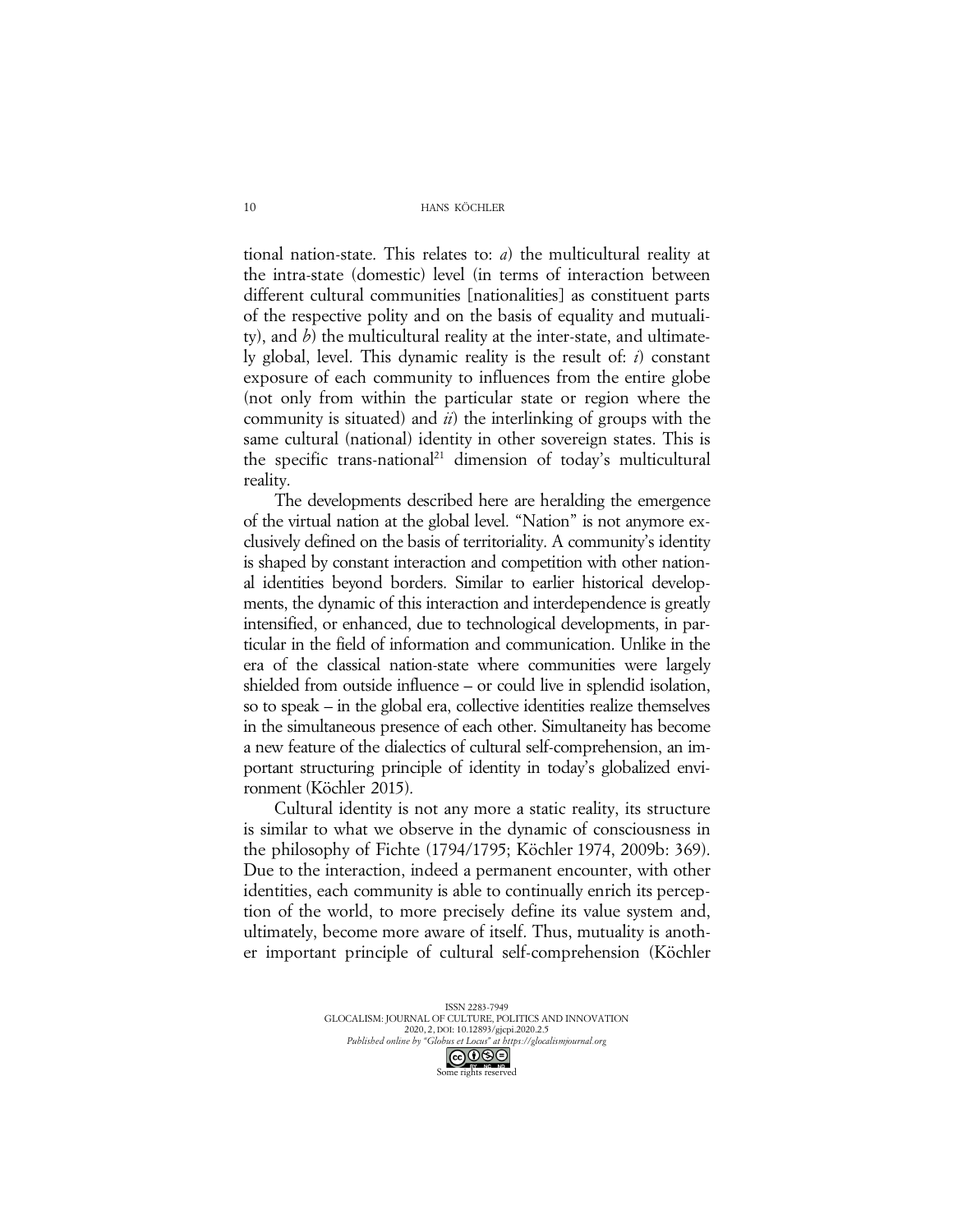1978). In this sense, "trans-cultural" hermeneutics has become an essential aspect of international relations in the global era.

The disappearance of traditional limits and restrictions of communication in the interaction between sovereign states is posing new problems for which most states are ill-prepared. Because of globalization, what Samuel Huntington described as "clash between civilizations" (Huntington 1996) has become a major risk also at the domestic level. The problem results from a potential incompatibility of cultural identities, and their value systems, coexisting on the territory of the same sovereign state. Interaction or dialogue among distinct and geographically distant cultures and civilizations is one thing; their co-existence in the local neighborhood – "under the same roof" – is an entirely different matter.

What can be the vision for the future under conditions of intercultural alienation and conflict, domestically as well as globally? Is there a way for a "creative" (necessarily non-hostile) development of cultural identity? A conceptually precise and politically consistent disentangling of nation and state, as suggested above, may offer a novel chance for self-realization of the multitude of cultural identities hitherto "enclosed" within the borders of the traditional nation-state. An example of such a post-nation-state identity is how Italian culture has been able to position itself in the global context. It is specifically referred to in terms of *Italicità* (as distinct from *Italianità*) – a "life-world", or perception of the world, through the Italian experience, not merely within the confines of the delimited territory of a state (the Italian Republic), and at a given point in time, but diachronically as well as globally (internationally) (Bassetti, Janni 2004). Similar transnational experiences in today's context are those of the *Francophonie* or the Hispanic community.

Due to the development of technology – mainly in the fields of transportation, information and communication – a dynamic constellation of complex and constant interaction between "virtual nations" has unfolded at the global level. This also has led to new forms of "hybrid" civilizations. Structurally, the situation at the beginning of the  $21<sup>st</sup>$  century appears similar to that in the era before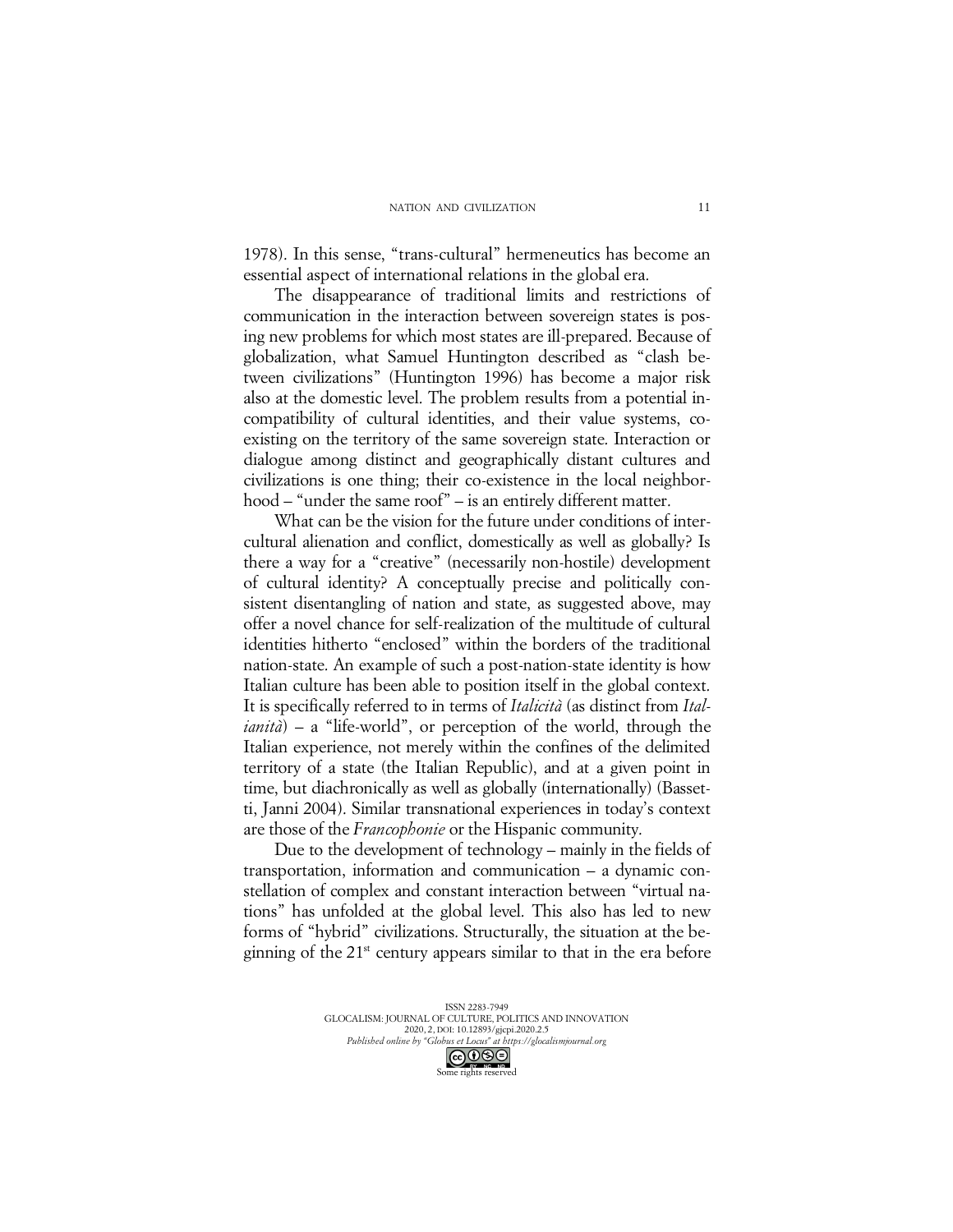the emergence of the modern nation-state. There exists a novel kind of commonwealth of civilizations and cultures (representing humankind) in the virtual space of the "global village" (McLuhan [1964] 2001) – a realm beyond all geographical borders. This "commonwealth" is juxtaposed to a multitude of sovereign states as legal-political actors. Conventionally, though misleadingly, the latter are referred to as "United *Nations*"22. In most cases, these legal entities – polities – are multi-cultural or multi-civilizational in the very composition of their societies.

In spite of the enormous potential of the "virtual nation" – in the sense of emancipation of cultural identity (*Kulturnation*) from the particularities and limitations of the nation-state –, one cannot deny the importance of a "country of reference" for each of those identities. This relates *a*) to tradition, i.e. the origin of each cultural identity; it includes what, in Gadamerian hermeneutics, is described as *Wirkungsgeschichte* ("reception history" of ideas, Gadamer 2010: 305). It also relates *b*) to the geopolitical position, the actual power potential, of the respective state of reference. What Joseph Nye characterized as "soft power" (Nye 2004) cannot be completely, or artificially, separated from the realities of a state's "hard power".

There appears to be a complex interdependence between both aspects in the global commonwealth of civilizations: On the one hand, the "virtual nation" draws its legitimacy from the history of the respective nation-state, and also from that state's actual power. Having acquired a life of its own in the global domain, it may, on the other hand, also have an impact on, or strengthen the position of, the respective sovereign state (the state of reference). This applies to *Italicità* in regard to *Repubblica italiana* as it does to *Francophonie* in relation to *République française*, to give only two examples.

Thus, in the course of globalization, a new form and shape of cultural identity has evolved, which is expressed in a complex interplay of two factors, globus & locus. The dynamic lies in the interaction of a (virtual) nation beyond borders ("globus") with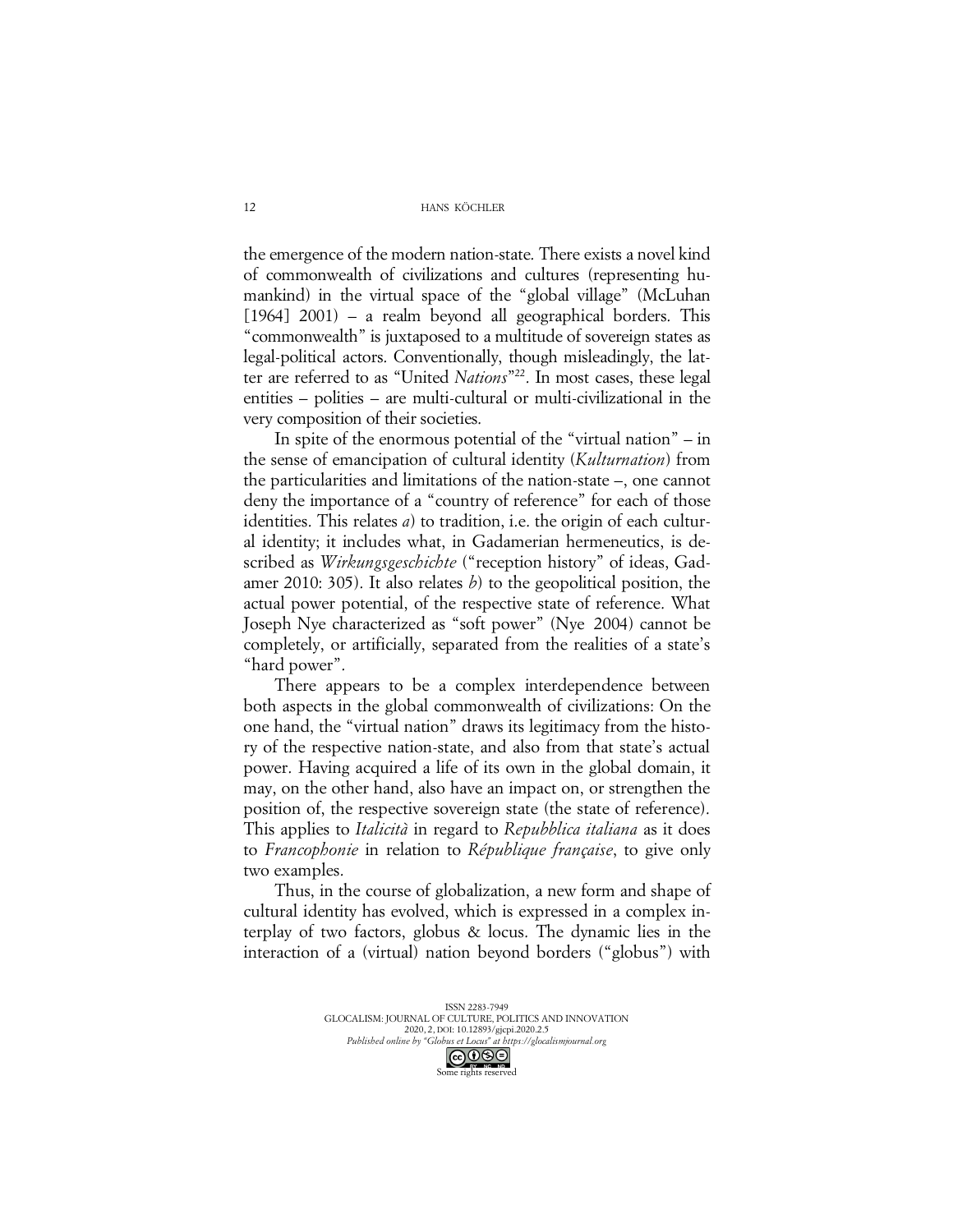the nation of reference within the borders of the respective sovereign state ("locus").

# DIALECTICS OF DIVERSITY AND UNIFORMITY IN THE COMMONWEALTH OF CIVILIZATIONS

The above-described developments have undoubtedly strengthened cultural and civilizational diversity within and between states. This is what we earlier characterized as the aspect of simultaneity (Global Dialogue Conference 2009; Köchler 2015: 272). At the same time, globalization carries the risk of uniformity, and for the very same reasons that have enabled diversity: the world has become an open, virtually unlimited, space of exchange and competition in all domains – where a balance of power (whether in the sense of "hard" or "soft" power) is not always a guaranteed outcome.

In the interdependence, and mutual reinforcement, of the virtual (global) and state-related manifestations of cultural identity is indeed inherent a tendency towards uniformity. The "free flow" of information and communication has brought about a constant fluctuation and imbalance in the assertion and projection of identities. The particular cultural identity that is attached to the most powerful actors in the global interplay of forces may, whether intentionally or not, superimpose itself upon other cultural identities, in their domestic as well as global (virtual) dimension.

A case in point – since the second half of the  $20<sup>th</sup>$  century – is the de facto civilizational hegemony of the United States and, connected to it, the English cultural commonwealth. All across our global village, the threat to diversity has become visible in the phenomenon that is commonly referred to as Westernization (or, more specifically, Americanization). The dominant culture (more generally, in terms of the West: civilization) serves as the informal standard-bearer, or "trendsetter", for a multitude of cultural identities inside and outside of the Western world, shaping and reshaping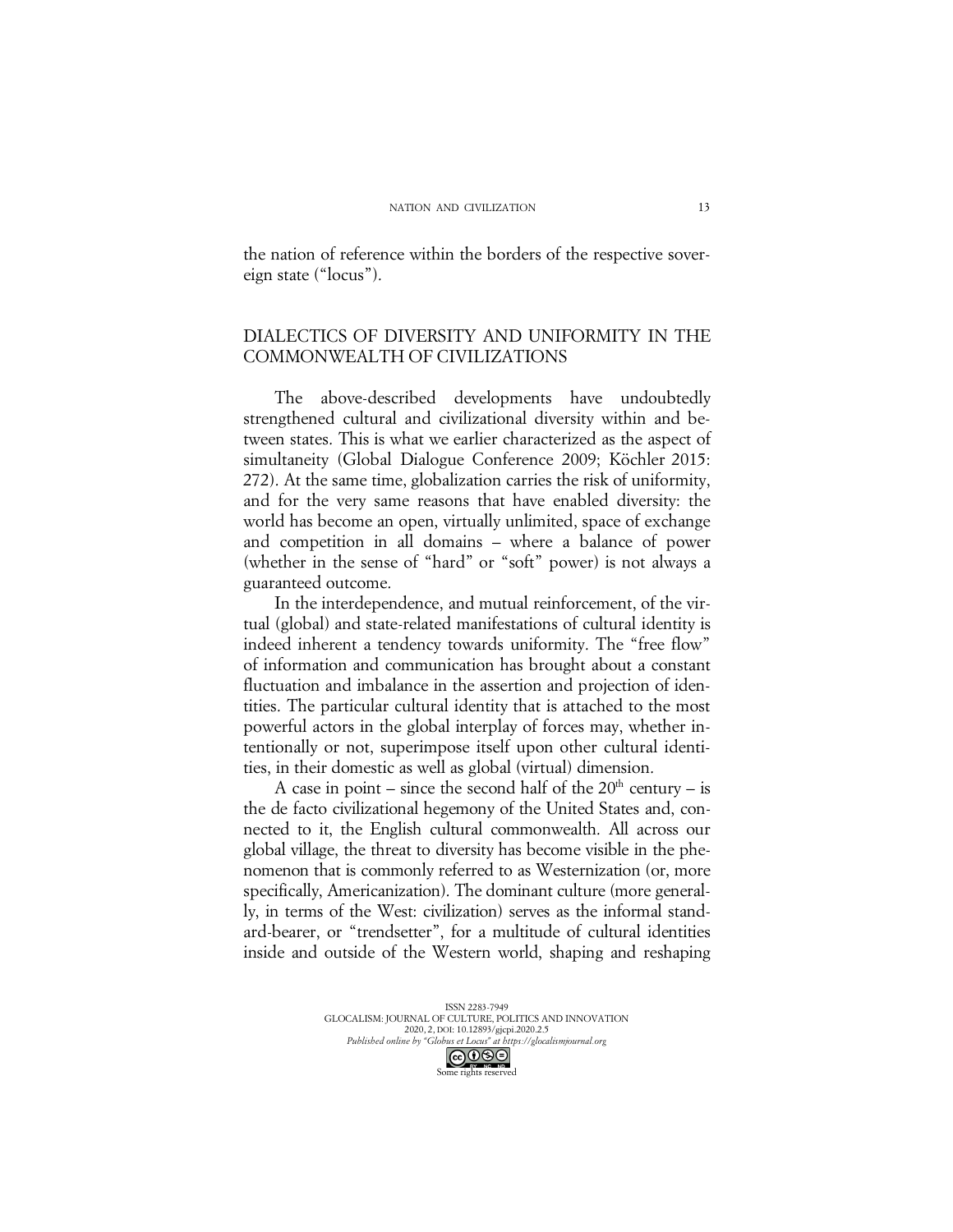distinct cultural life-worlds<sup>23</sup> in regard to some of the most important and common aspects of our perception of reality, whether in the fields of social values, esthetics or life-styles, including fashion, entertainment, and food. One of the decisive factors of this remolding of identities has been the influence of the English language. Modifying the earlier-quoted phrase about the role of Latin in another era, one may now say: *lingua Anglica omnia vincit*. The most vivid illustration of this development in Europe is the fate of the *Concours Eurovision de la chanson* (Eurovision Song Contest/ESC). What was a celebration of diversity (in terms of musical style and the variety of European languages) when it was inaugurated in Lugano, Switzerland, in 1956, has by now largely become a display of Anglo-American uniformity, a pop show with songs almost exclusively performed in English.

English has indeed become the *lingua franca* of globality. This is not due to some intrinsic quality of the respective culture. It is, more or less, the accidental result of the power, almost imperial role, of the "state of reference" (namely the United States, since 1945). In that regard, the constellation is not much different from what one has witnessed in earlier epochs in terms of the influence of the Greek or Latin language.

Due to the preponderance of the "English commonwealth" (not to be confused with the British Commonwealth), backed up by the technological strength and political, economic and military power of one particular state, we now witness a reverse trend as compared to the development analyzed by Benedict Anderson. The effects are particularly obvious in Europe. While, in the post-Enlightenment period, the continent's vernacular languages gradually emancipated themselves from the dominance of Latin, those languages – that became the nucleus of national identities and, subsequently, the nation-states – are receding again into a quasivernacular status vis-à-vis the dominant English language, similar to the fate of the above-mentioned ESC in the field of entertainment. This may lead to an impoverishment of the affected languages as regards terminology and grammatical as well as seman-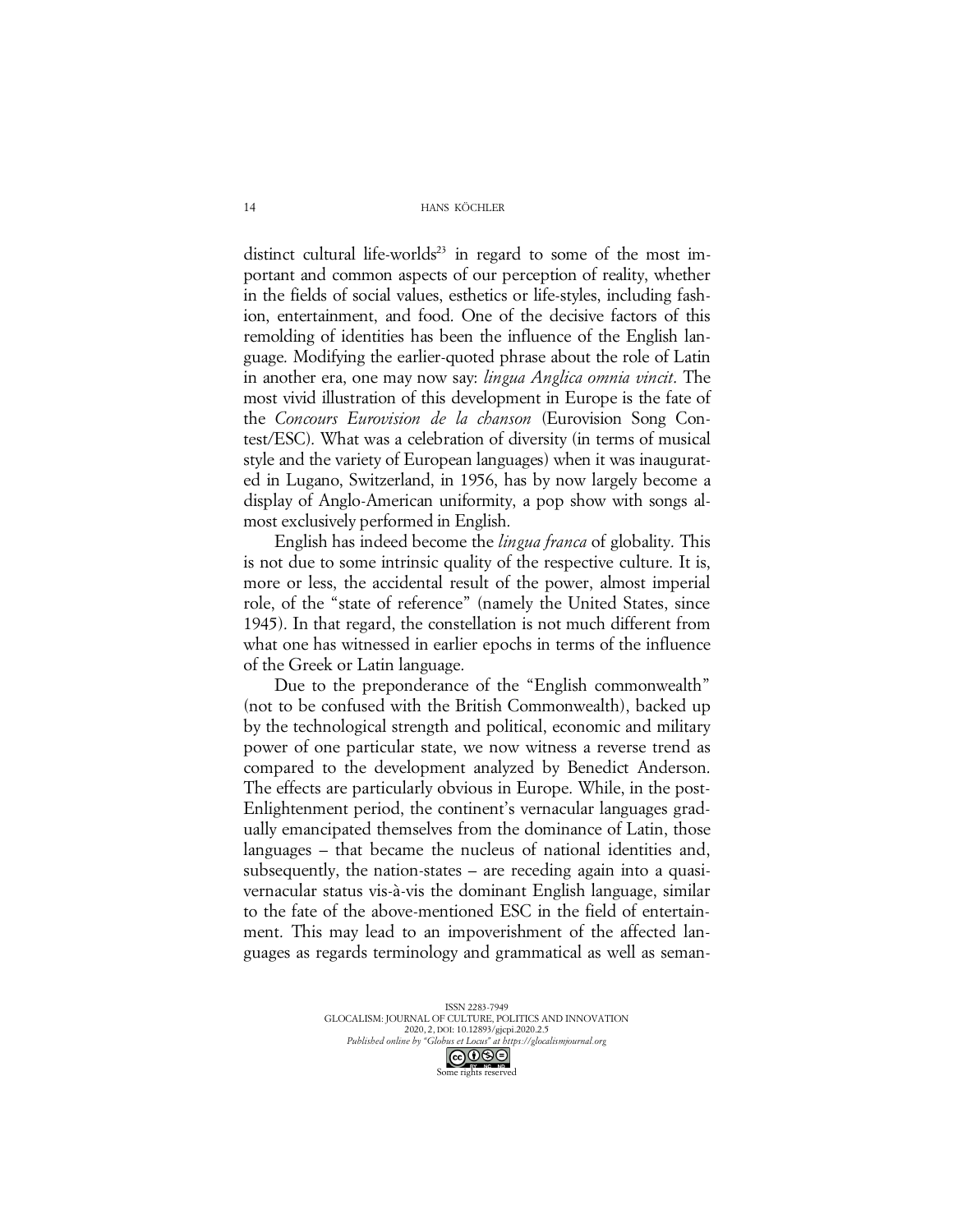tical sophistication. Scholarly research and discourses are increasingly conducted in English. The dominant language's concepts are more and more getting integrated into the respective "local" languages, and these "anglicisms" further shape perceptions of the world and social attitudes.

One notices an interesting effect of this development on the German language, if I may speak for a moment about my native tongue. Because it is less used for intellectual endeavors and scholarly purposes, the skills of speaking, pronouncing, and writing in high German are remarkably degrading. This is accompanied by a more frequent resort to local dialects within German, now again a kind of "vernacular" language at the global level, marginalized by the new *lingua franca*<sup>24</sup>. The less frequent use of the high language – *desuetudo* – not only in the realm of scholarship, but increasingly also in everyday life, has meant a considerable loss of refinement, and in particular a simplification – or trivialization – in terms of literature and the skills of people to write poetry. Problems may be similar in other languages, though to different degrees.

In conclusion: How should we evaluate, and react to, the undeniable threat to diversity at the global level? Four maxims – or imperatives – come to mind: *a*) each civilizational/cultural collective – as *Kulturnation* in the global space – should adopt a proactive, instead of a merely reactive, approach towards participation in the worldwide interchange of ideas, social perceptions and value systems as equal partner; *b*) Collective identities, as embodied in cultures and civilizations, should seek to gradually free themselves from the confines and constraints of the nation-state. They must avoid falling victim to an artificial kind of exclusivism, which has often meant passivity and a false cultural nostalgia or fascination with one's own uniqueness or indispensability. A constructive approach, positioning one's community on the global marketplace – or *ἀγορά* – of ideas, also appears to be the intention behind the emphasis on *Italicità* in distinction from *Italianità* (Cadeddu 2018)*. c*) The juxtaposition – or simultaneous existence – of civilization-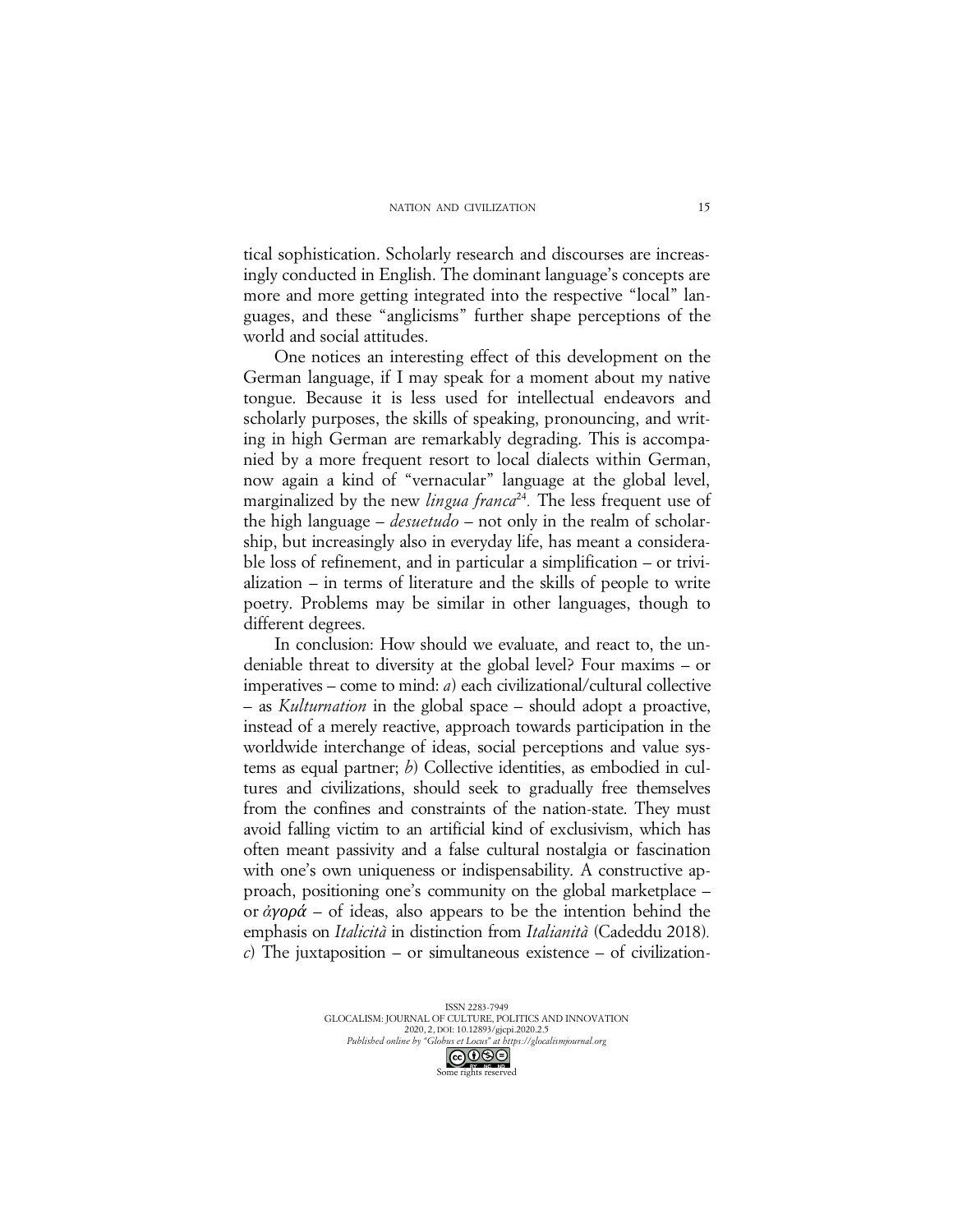al/cultural diversity at the local and global levels must not be allowed to lead to perpetual confrontation and conflict. Thus, it has become even more important to detach cultural identity issues from those of the nation-state with its narrowly defined interests. *d*) Transformation of collective identities in today's global context – or "commonwealth of civilizations" – ultimately means that each *Kulturnation* (as virtual nation) must be prepared to constantly explain and, at the same time, assert and reassert itself in the face of all other such communities. Even more so than in earlier epochs, crossfertilization of cultures will be an unintended consequence. One may also use the term "hybridization" to describe this dynamic process of cultural and civilizational identity. Through all of history, civilizations flourished and achieved their highest state through interaction with other civilizations (Chua2007).

What the hermeneutics of civilizational identity will mean in the long term, especially in a context of global power politics, with an increasingly aggressive assertion of national interests by sovereign states, cannot really be predicted: namely, to what extent, and in what shape, new civilizations will emerge from the infinitely complex global interaction of collective identities – or whether diversity will ultimately give way to a kind of hybrid global civilization. As everything in history, the civilizational effort is an openended project.

#### ACKNOWLEDGMENTS

This text is the keynote speech for the International Interdisciplinary Seminar "History, Global Identities and New Civilizations", organized by Globus et Locus, in cooperation with the Università degli Studi di Milano, which was held in Palazzo Feltrinelli, Gargnano del Garda (Italy), on October 18, 2019.

> ISSN 2283-7949 GLOCALISM: JOURNAL OF CULTURE, POLITICS AND INNOVATION 2020, 2, DOI: 10.12893/gjcpi.2020.2.5 *Published online by "Globus et Locus" at https://glocalismjournal.org*



16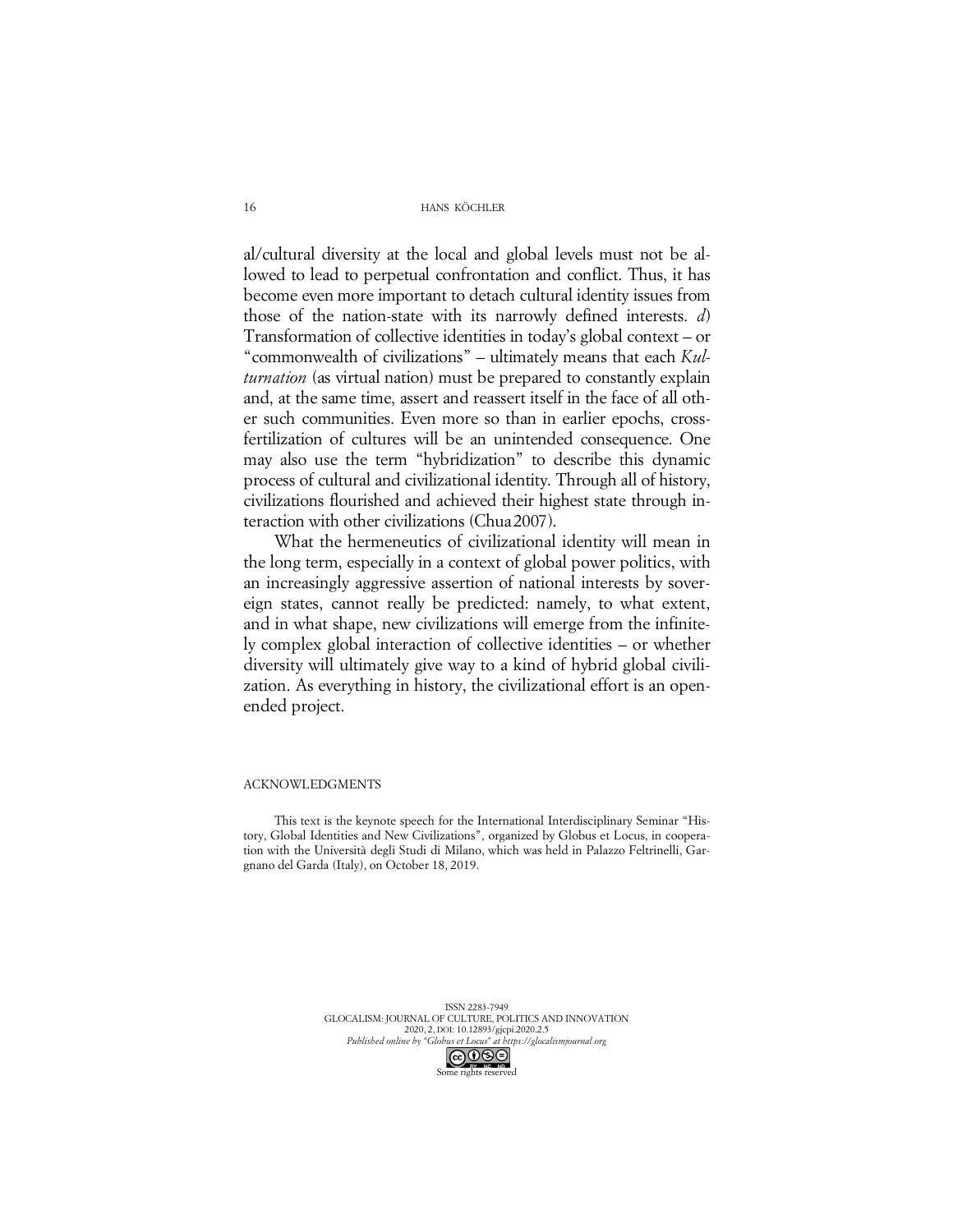#### **NOTES**

<sup>1</sup> For the distinction between "culture" and "civilization" see note 3 below.

<sup>2</sup> Friedrich Hölderlin beautifully evoked the spirit of ancient Greece, mirrored – for him – in the Greek national uprising of the 1770s ("Orlov Revolt"), in the idealistic epistolary novel *Hyperion oder der Eremit in Griechenland* (1797) (Hölderlin 1958: 311-470).

<sup>3</sup> A note on terminology regarding the use of the terms "civilization" and "culture" in this text: we follow Samuel Huntington's definition of civilization as "the highest cultural grouping of people and the broadest level of cultural identity people have short of that which distinguishes humans from other species" (Huntington 1993: 24). This differs from the terminology in other languages such as German, where "civilization" and "culture" are distinct categories of human self-realization, the former relating to man's conquest of nature (in particular as described by the phrase "technical civilization"), the latter effectively denoting what in English is referred to as civilization in general (with cultures as "sub-civilizations").

<sup>4</sup> It is also referred to simply as "Koine" or as Hellenistic or Biblical Greek.

<sup>5</sup> Edmund Husserl introduced the term "Lebenswelt" in the later phase of his phenomenological research (Husserl [1936] 1962. See also Husserl 2008).

<sup>6</sup> This applies not only to the most basic issues of etymology, but also to the loss of an awareness of what Gadamer called "*Wirkungsgeschichte*" (reception history of ideas). See note 37 below.

<sup>7</sup> For an analysis of the fictional character of the notion of representation see Köchler 2009a.

<sup>8</sup> On the notions of "nation" and "state" see the author's 1993 lecture at the University of Bologna in Dunne, Bonazzi 1995.

<sup>9</sup> The parties to the treaties (Treaty of Münster and Treaty of Osnabrück, 1648) eventually recognized the principle of the earlier Peace of Augsburg (1555) according to which each ruler has the right to determine the religion of his own state.

<sup>10</sup> Anderson explains that the sovereign state "is imagined as a community, because, regardless of the actual inequality [...], the nation is always conceived as a deep, horizontal comradeship" (Anderson [1983] 2006: 7).

<sup>11</sup> On the separation of church and state in contemporary Europe see Köchler 2013.

<sup>12</sup> As earlier explained, we use the term in the sense of the German word *Kulturnation*. See also note 8 above.

<sup>13</sup> For details see Köchler in Dunne, Bonazzi 1995.

<sup>14</sup> This is also the case with the confusion between "citizenship" and "nationality".

<sup>15</sup> Whatever the underlying motives may have been, Austrian Emperors, in the late years of the Monarchy, addressed their solemn proclamations, related to matters of the Empire in its entirety, "An meine Völker!" ("To my peoples!" [plural]; not "To my people!" [singular]). (The British Library, in the respective archival entry, wrongly translates the phrase in the singular: https://www.bl.uk/collection-items/to-my-people-emperorfranz-joseph). On the underlying supranational conception of the state see Magris 1966.

<sup>16</sup> For an early assessment of the implications for the labour market and the state's social and political system in general see the speech of Josef Stingl, President of the German Labour Office, at the international meeting of experts on "Arbeitskräftefluktuation im Alpenraum" (Manpower Turnover in the Alpine Region), *Ausländische Arbeitnehmer in der Bundesrepublik Deutschland*. Arbeitsgemeinschaft für Wissenschaft und Politik an der Universität Innsbruck, 12 October 1973, http://hanskoechler.com/AWP-Stingl-Arbeitskra eftefluktuati on-12-10-1973.pdf.

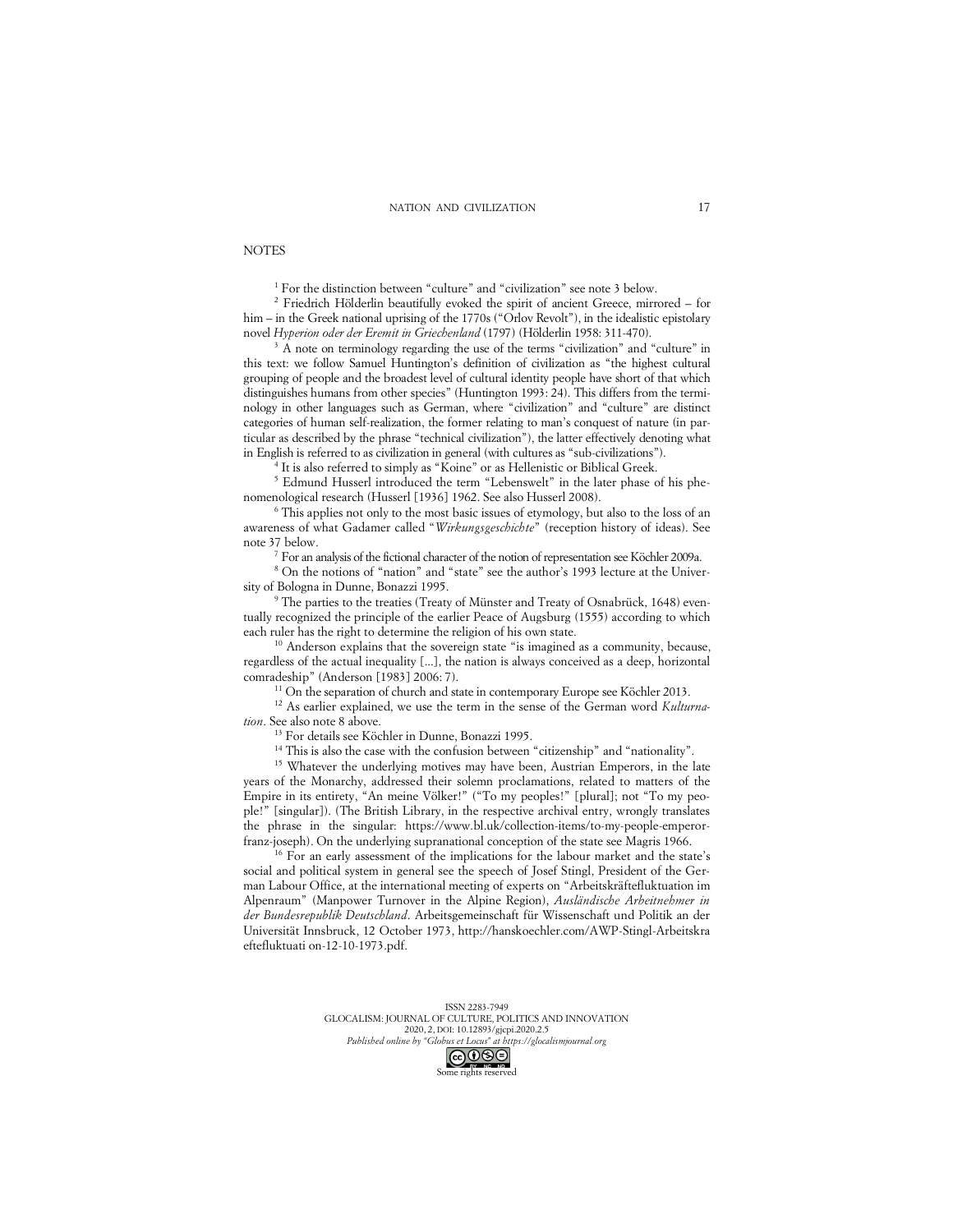<sup>17</sup> For an analysis in regard to Turkish labour migration to Germany see Köchler 2012: 101-104.

<sup>18</sup> See note 13 above.

<sup>19</sup> In our terminology, used in this text, "nationality" (related to ethnic and cultural identity) is distinguished from "citizenship" (related to a person's legal status in a given state).

There exists no adequate English translation of this German term. In the context of this article, it does not mean "nation with a great cultural history" (*Langenscheidt German-English Dictionary*), but, more neutrally, "nation" as common denominator of a cultural community, as expression of its identity.

<sup>21</sup> "National" in this composite term is to be understood in the sense of "state".

<sup>22</sup> A more adequate term would be "United *States* of the World". The UN Charter is somewhat semantically inconsistent or ambiguous. It describes "states" as members of the "United *Nations*" and, in the Preamble, refers to the "peoples" of the United Nations. In referring to the preparatory body, the Charter mentions, in Art. 3, the "United Nations Conference on International Organization", which was an intergovernmental undertaking of sovereign states upon the end of World War II. It is obvious that the introductory phrase of the Preamble, "We the Peoples of the United Nations", refers to the citizens of the member states, not to the diverse ethnic or cultural communities of the world.<br><sup>23</sup> We use the term as defined and developed in Husserlian phenomenology. See

note 5 above.

<sup>24</sup> The trend is obvious even in the philosophical domain where, in the 1960s, German was still an international language. It is not the case anymore. Now, even literature on Heidegger – in spite of its de facto untranslatability – is frequently written in English.

#### REFERENCES

B. Anderson ([1983] 2006), *Imagined Communities: Reflections on the Origin and Spread of Nationalism* (London-New York: Verso).

Aristotle, Πολιτικά 1, 1253a2.

M. Assad, H. Zbinden (eds.) (1960), *Islam und Abendland: Begegnung zweier Welten* (Olten-Freiburg i. Br.: Walter-Verlag).

P. Bassetti, P. Janni (eds.) (2004), *Italic Identity in Pluralistic Contexts: Toward the Development of Intercultural Competencies*, Cultural Heritage and Contemporary Change Series IV, West Europe, 6 (Washington DC: The Council for Research in Values and Philosophy).

D. Cadeddu (ed.) (2018), *Italics as a Global Commonwealth* (Torino: Giappichelli).

A. Chua (2007), *Day of Empire: How Hyperpowers Rise to Global Dominance – and Why They Fail* (New York: Doubleday).

J.G. Fichte (1794/1795), *Grundlage der gesammten Wissenschsaftslehre*, § 1-3.

H.G. Gadamer (2010), *Hermeneutik I*: *Wahrheit und Methode. Grundzüge einer philosophischen Hermeneutik* (Tübingen: J.C.B. Mohr).

Global Dialogue Conference (2009), *Responsibility Across Borders? Climate Change as Challenge for Intercultural Inquiry on Values*, Aarhus University, Denmark, 6 November 2009.

F. Hölderlin ([1797] 1958), *Gesammelte Werke* (Bielefeld: Bertelsmann), pp. 311-470.

S. Huntington (1993), *The Clash of Civilizations?*, in "Foreign Affairs", 72, 3, pp. 22-49.